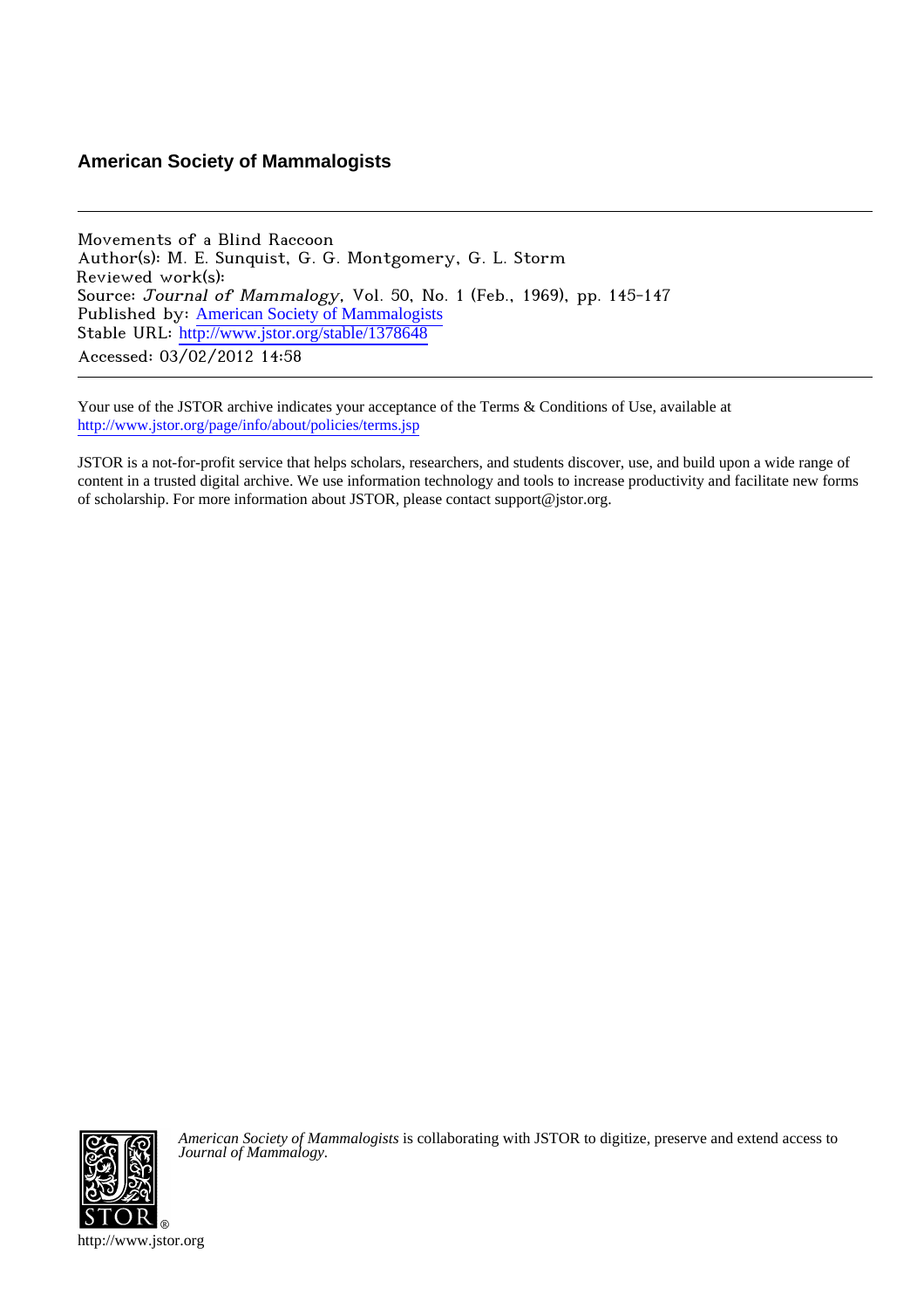### **February 1969 GENERAL NOTES 145**

# **MOVEMENTS OF A BLIND RACCOON**

**A blind adult male raccoon (Procyon lotor) was live-trapped, radio-tagged (Mech et al., 1965), released 17 November 1967, and radio-tracked until killed by a trapper 3 months later. Two veterinary opthamologists examined the blind animal on 29 December 1967; their diagnosis indicated bilateral lens luxation with secondary glaucoma, resulting in corneal edema and likely complete retinal degeneration with blindness.** 

**Movements of the blind raccoon during two 1-week periods (19 to 26 November and 1 to 8 December 1967) were compared with those of a normal adult male raccoon radiotagged 16 October 1967. Locations (fixes) were obtained with an automatic radiotracking system (Cochran et al., 1965). When usable tracking information was available, the location of each animal was determined once every 5 minutes. Errors in estimated locations of the animals caused by unsynchronized rotation of the antennas (Sargeant et al., 1965) were compensated by a moving average of three successive fixes during periods when the animal was active. Travel rates and duration of travel periods were computed for series of successive fixes when activity was indicated by fluctuations in the recorded signal. A CDC 6600 computer was used to aid in analysis of the data.** 

**Activity patterns, travel rates, length of travel periods, and minimum size of home range (Mohr, 1947) were compared for the two raccoons. The total period of activity was similar for the two animals for the two 1-week periods (Fig. 1). Onset of nocturnal activity by the blind animal was earlier during both periods, whereas cessation of nocturnal activity by the blind animal was later the first week and earlier the second week. Breaks in the activity patterns indicate periods of no movement.** 

**The blind animal had a lower percentage of movements at rates less than 30 feet per minute and a higher percentage of movements at rates between 31 and 80 feet per minute (Fig. 2, upper). Differences in the distribution of rates of travel were significant**   $(X^2 = 37.23, 14 \text{ df}, P < 0.01)$ . An animal's location relative to the tracking towers may **bias rates of travel, but both animals occupied the same area part of the time, and any bias should be equal. Differences in the distribution of length of movement periods**  (Fig. 2, lower) were not significant  $(X^2 = 3.27, 3 \text{ df}, P > 0.05)$ .



FIG. 1.—Activity patterns for a blind and a normal raccoon for two 1-week periods **(19 to 26 November, 1 to 8 December 1967). Per cent active is an index of activity**  based on the per cent of time active during  $\frac{1}{2}$ -hour periods summed over 7-day intervals.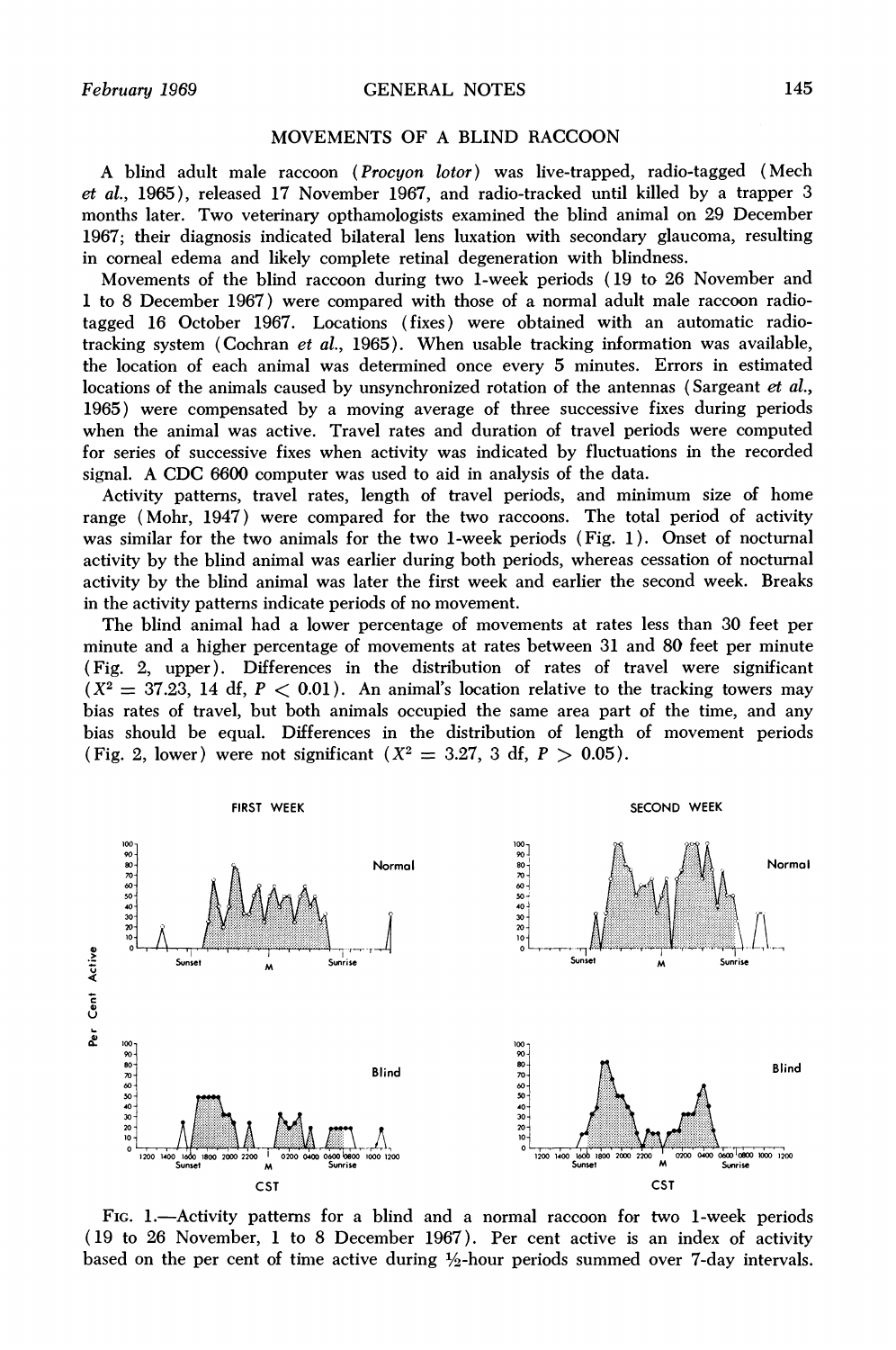

FIG. 2.—Comparison of frequency distributions of travel rates (upper) and duration of movements (lower) between blind and normal raccoons for 19 to 26 November and 1 to 8 December, 1967.

Home ranges of the blind and the normal raccoon measured 4 miles by 2 miles and 3 miles by 1 mile, respectively. Daily rest sites, as also reported by Mech et al. (1966), included swamps, cultivated fields, and den trees.

On five occasions the blind animal was seen traveling on roads for distances of  $\frac{1}{4}$  to  $\frac{1}{2}$  mile. His behavior on roads was normal, but off roads his behavior was erratic, traveling in overlapping circles and in rapid zig-zag patterns, followed by travel in a relatively straight line. Nevertheless, the blind animal moved about the area with no apparent difficulty. Tracks made in snow indicated that he rarely bumped into trees or other objects. He was able to return to a specific rest site; on 20 December 1967 he traveled a distance of  $2\frac{1}{2}$  miles in less than 8 hours to a rest site he had used two days earlier.

These data indicate that some mechanism other than sight enabled the blind raccoon to orient within a specific area. Differences between the blind and normal raccoons in activity patterns, travel rates, length of movement periods, and minimum size of home ranges did not appear to be functionally significant and were probably no greater than would be found among normal raccoons.

The research was supported by the U.S. Atomic Energy Commission COO-1332-44 and by PHS Training Grant no. 1 TO 1 GM01779-01 from the National Institute of General Medical Science, under the direction of Dr. J. R. Tester. Dr. D. B. Siniff gave advice on statistical treatment of the data.

#### **LITERATURE CITED**

COCHRAN, W. W., D. W. WARNER, J. R. TESTER, AND V. B. KUECHLE. 1965. Automatic radio-tracking system for monitoring animal movements. BioScience, 15: 98-100.